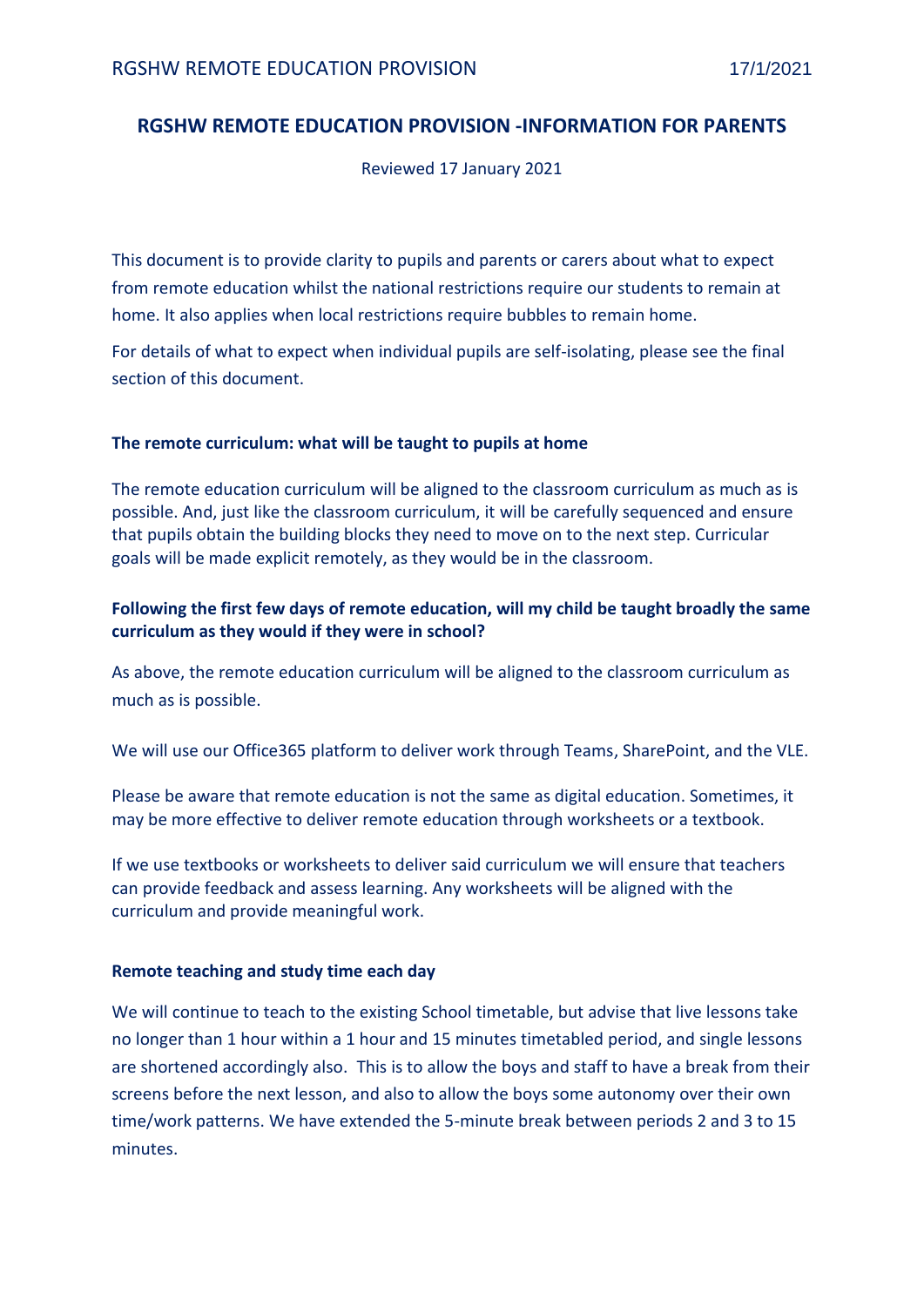## **How long can I expect work set by the school to take my child each day?**

The Government expects that remote education (including remote teaching and independent work) will take pupils broadly 5 hours each day.

We will not set homework for KS3, and expect homework for KS4 and KS5 to be set in-line with our Homework Policy- our HW TT is pretty complex, keep this simple

## **Accessing remote education**

We will use our Office365 platform to deliver work through Teams, SharePoint, and the VLE.

# **If my child does not have digital or online access at home, how will you support them to access remote education?**

We have sent a questionnaire out to all parents twice to ascertain any concerns with digital access, either access to the internet or access to hardware. We have addressed any issues on an individual basis, but ask that, if there are still access concerns, parents contact Mrs Forste[r hmf@rgshw.com](mailto:hmf@rgshw.com) on confidential basis.

## **How will my child be taught remotely?**

We use a combination of approaches to teach pupils remotely. Some examples include:

- live teaching (online lessons)
- recorded teaching (e.g. video/audio recordings made by teachers)
- printed paper packs produced by teachers (e.g. workbooks, worksheets)
- textbooks and reading books pupils have at home
- commercially available websites supporting the teaching of specific subjects or areas, including video clips or sequences
- long-term project work and/or internet research activities (as per the [schools full](https://www.gov.uk/government/publications/actions-for-schools-during-the-coronavirus-outbreak/guidance-for-full-opening-schools#res)  [opening guidance,](https://www.gov.uk/government/publications/actions-for-schools-during-the-coronavirus-outbreak/guidance-for-full-opening-schools#res) schools full opening guidance, schools are expected to avoid an over-reliance on these approaches)

We will ensure that our boys have an overview of the bigger picture and where a specific lesson or activity sits within a sequence of lessons or activities. We will also ensure that the boys have clear and high expectations of behaviour, both academic and personal.

Teachers will provide clarity of explanations because we recognise that we cannot easily correct misunderstandings or misconceptions. We will also ensure teachers are trained in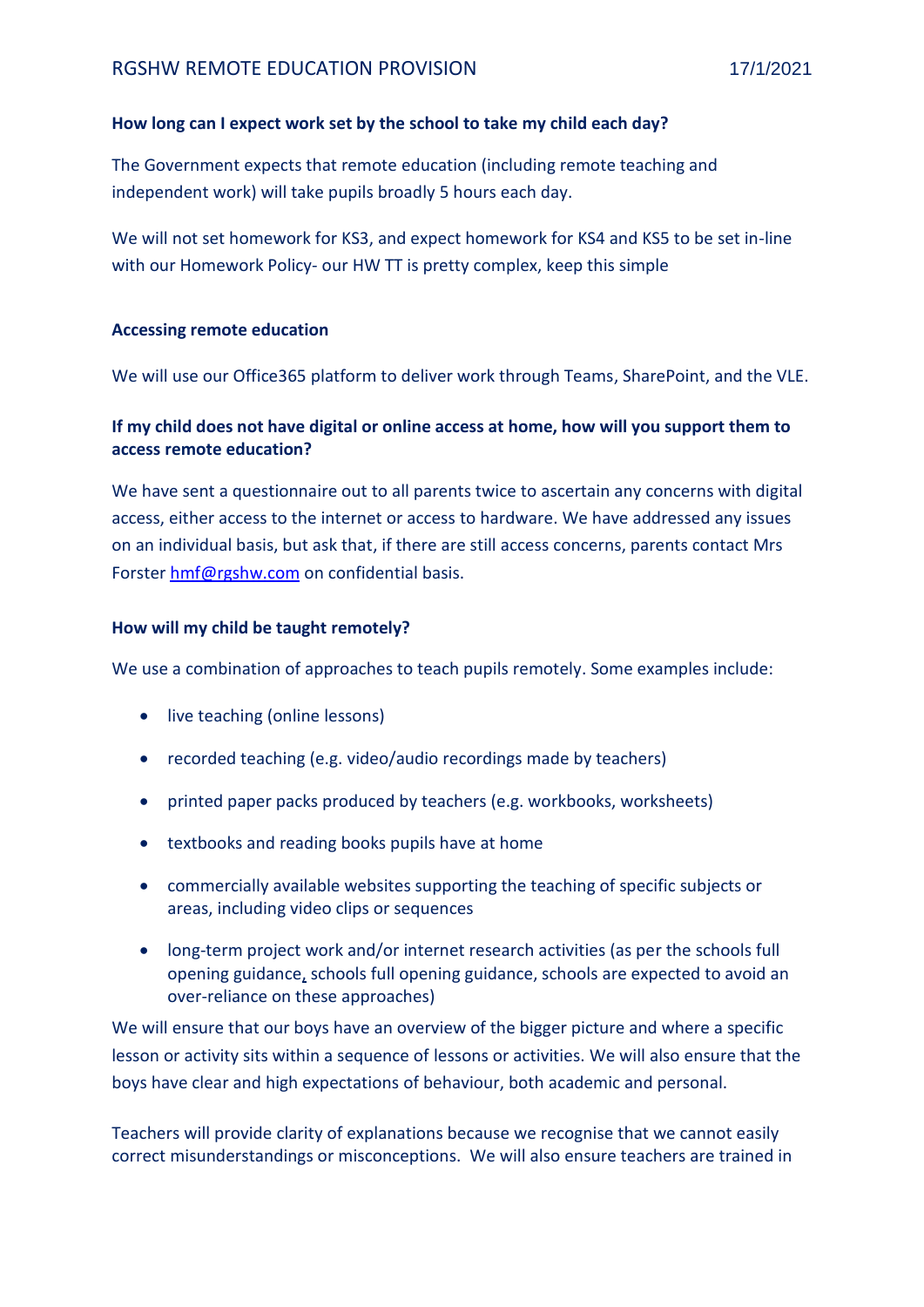the 'split attention' effect; pupils can find it harder to concentrate, so the way we integrate words and pictures or graphs is important.

Finally, as it's harder for pupils to concentrate when being taught remotely, we will, where appropriate, divide content into smaller chunks.

## **How will my child's work be assessed in any online remote education you are providing?**

Subjects will set normal assessment tasks, which will be distributed/communicated via Teams/VLE. Feedback will be given in a variety of ways, including:

- verbally, maybe in the form of chatroom discussions
- as traditional marked work from the subject teacher, via 1-to-1 interaction tools
- via electronic means, maybe using interactive touch-screen questioning in live recorded lessons
- using adaptive learning software
- via the sharing of model answers

Peer interactions can provide motivation and improve learning outcomes. We will enable these through, for example, chat groups, breakout rooms or simple paired working via phone calls. We recognise that these help pupils maintain their social skills.

Some teachers have set up automated check-in emails to pupils to identify where they are with set tasks, and low-stakes quizzes and retrieval practice activities will also be used.

Modelling of new content may be followed by exercises or retrieval practice.

## **Engagement and feedback**

Boys must follow the Remote Learning Policy and the User Agreement below.

However, of greater importance is their willingness to engage with their remote learning. If work or attendance is not as expected, the subject teacher will contact the boy and/or parent in the first instance. If the work or attendance does not then improve, the subject teacher will then refer the issue to Mrs Chan who will contact parents. The boy's HoY will be made aware.

However, if, at any time, parents have any concerns we ask that they contact the Form Tutor or the HoY without hesitation.

For the very few boys who struggle to maintain engagement, the School will invite them into School where they will be able to access more support when needed.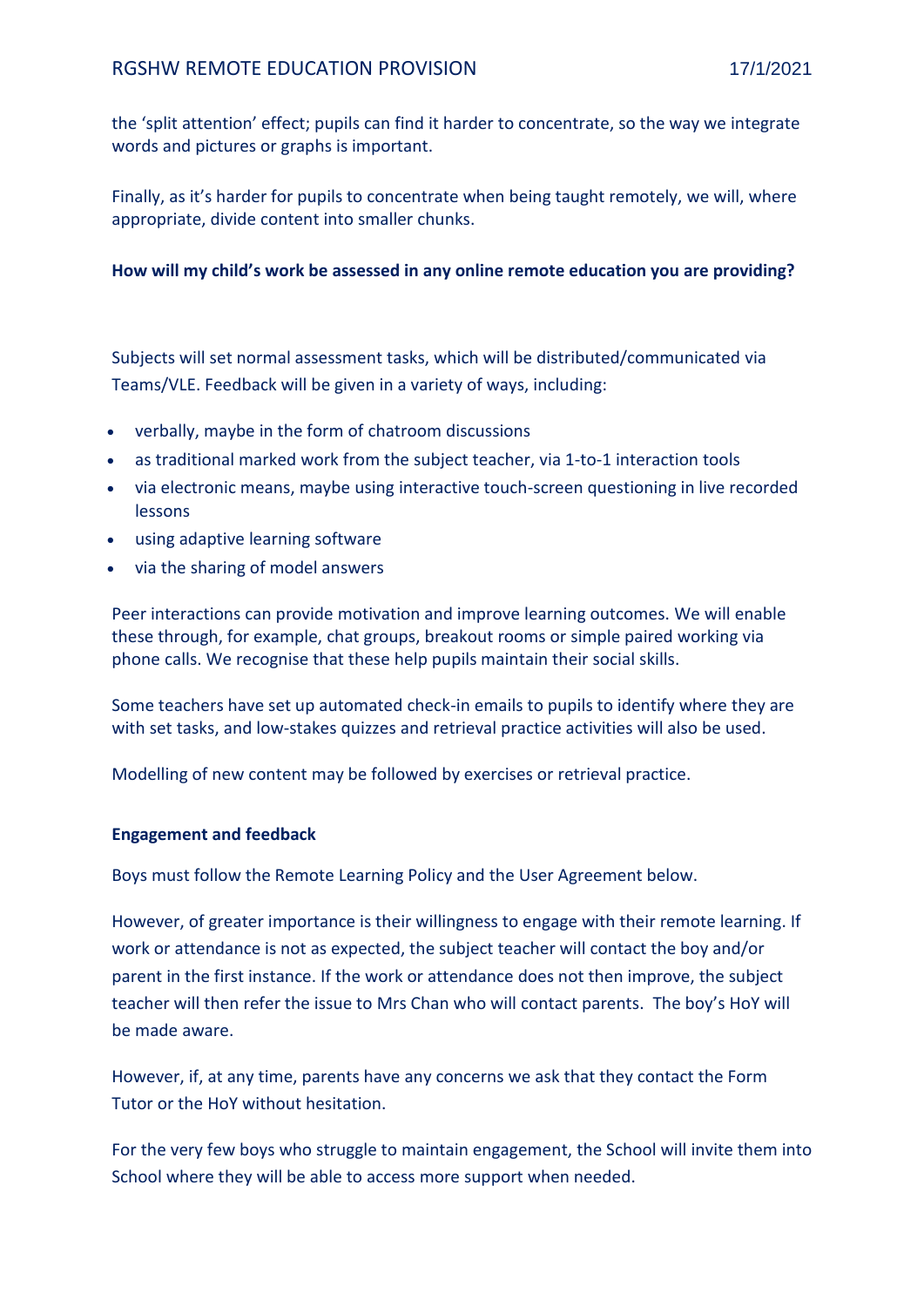Engagement increases when boys feel part of the School community. We will therefore ensure regular provision of whole-school digital assemblies, Form Times and feedback routes, for example through newsletters to pupils and parents, to help them feel part of the community even when learning remotely.

*As set out in the DHM letter of 7 January 2021:*

#### *Responsible User Agreement*

*ALL STUDENTS ARE EXPECTED TO ADHERE TO THE GUIDANCE AND RULES CONTAINED WITHIN THIS DOCUMENT.* 

*Your parents have been made aware of this guidance, and your participation in any use of the RGSHW Office365 platform from Monday 11 January onwards will indicate your agreement with these rules. It is to be used in conjunction with other RGS policies for example the School Rules and the RGS Behaviour Policy Rules.* 

*• I will be responsible for my behaviour and actions when using technology (Teams and other interactive applications), this includes the resources I access and the language I use.* 

*• I will only use technology for school purposes as directed by my teacher.* 

*• I will only use Office365Teams #LiveTeaching when directed by the teacher.* 

*•I will not record or take photos of my classmates or teachers during a #LiveTeaching session.* 

*• I will make sure that all my communication with students, teachers or others using technology is responsible and sensible. If sending an email, I will only use my school email account.* 

*• When contacting your teachers this should be done mainly through submitting your work through Teams/VLE.* 

*• I will not reveal my passwords to anyone.* 

*• I will not deliberately browse, download, upload or forward material that could be considered as potentially upsetting to someone, offensive or illegal. If I accidentally come across any such material I will report it immediately to my teacher and/or my parent.* 

*• I understand that when using Teams and other applications provided by the school that my use can be monitored and logged and can be made available to my teachers.* 

*• I understand that these rules are designed to help keep me safe and that if they are not followed, school sanctions will be applied and my parents may be contacted. Guidelines: When using #LiveTeaching, remember that this is an extension of the classroom and you should conduct yourself as you would in a classroom. This includes:* 

*• When you are on #LiveTeams you need to be in your living room, dining room or kitchen. Never join #LiveTeams from your bedroom.* 

*• Please be on time for your interactive session • Be dressed appropriately for learning (i.e. no pyjamas)* 

*• Remain attentive during sessions* 

*• Interact patiently and respectfully with your teachers and peers. Use polite language and correct formalities (you are not talking to a friend).* 

*• Do NOT record other student's online interactions.* 

*• Please ensure you end the session as soon as the teacher indicates to do so.*

#### **Additional support for pupils with particular needs**

We recognise that some pupils, for example with special educational needs and disabilities (SEND), may not be able to access remote education without support from adults at home.